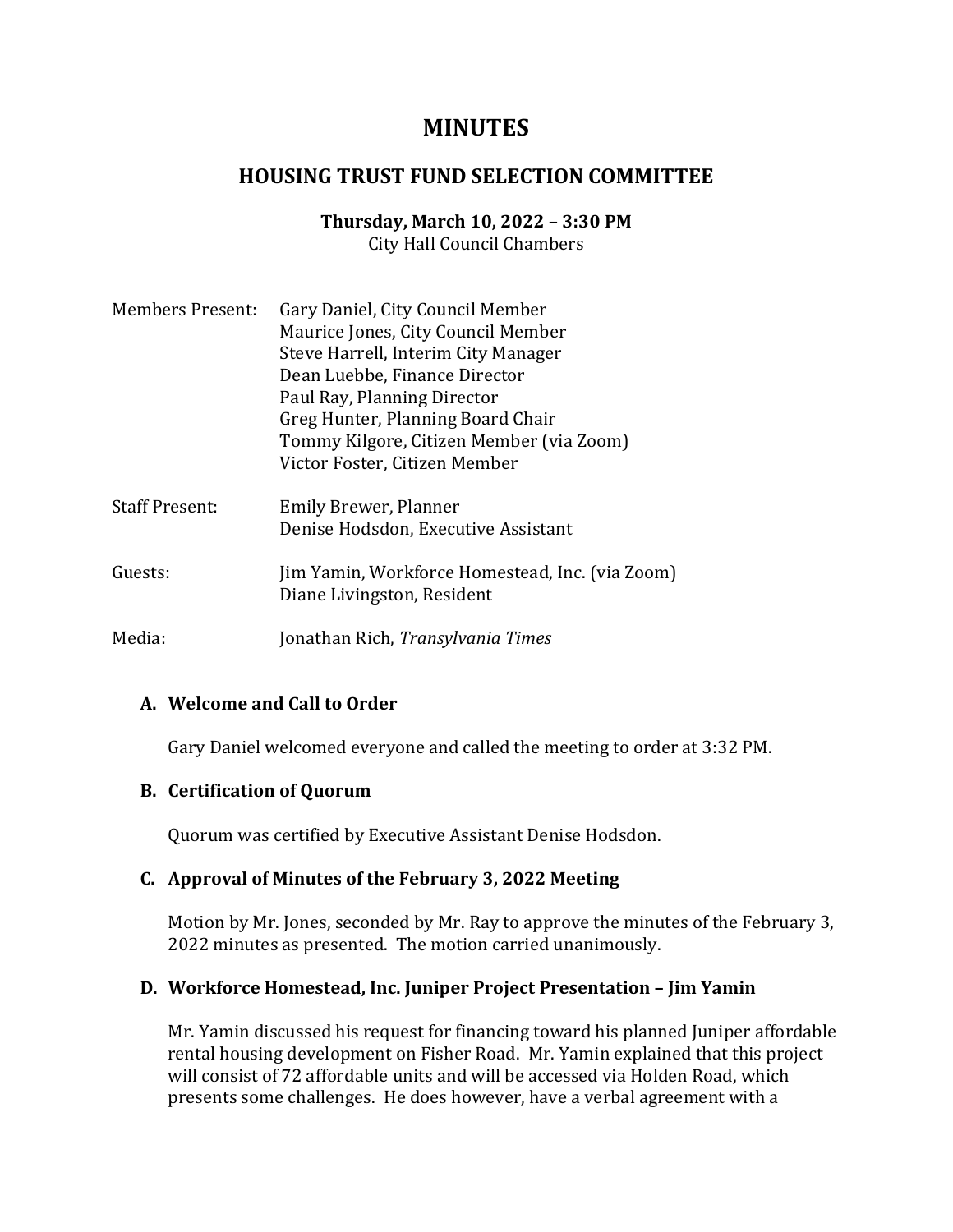property owner on Fisher Road, which would allow him to have access from Fisher Road. The properties would need to be rezoned and he currently has an application to the City for conditional rezoning.

He has submitted a preliminary application to North Carolina Financing Agency for federal housing tax credits. The final application deadline is in mid-May and the Agency will announce award winners in mid-August. As part of that application process he will need to include any element of financing that he is proposing to include in the overall financing structure for the project and he will need to provide a letter confirming commitment for those funds from the source. If the City agrees to approve his request for financing for this project, he would request a letter regarding that commitment by early May. He is requesting \$300,000 to help support this overall financing and it would greatly contribute to the overall competitiveness of the application, because the more financing he can bring to the table, the less credits he needs to request. The \$300,000 would be used for the access road, which would ultimately be dedicated to the City. He would request that the money be used during construction and stay in place as part of the permanent financing structure. If his application is approved by the Housing Financing Agency, he plans to begin construction by April 2023 and complete construction by August 2024.

During discussion it was pointed out that the Housing Trust Fund does not have \$300,000 available and the committee asked Mr. Yamin if his project is dependent on the City of Brevard doing the full \$300,000. Mr. Yamin said it would be ideal to have the entire \$300,000, but if it is less than that, it's not going to kill the project, but the less tax credits you ask for, the more competitive your application is.

There was discussion that affordable housing is important, but we are also very concerned about workforce housing. Mr. Yamin's project is for 60% of the Area Median Income (AMI) which is only for affordable housing. Workforce housing is between 80 to 120%. Mr. Hunter said he feels that If there is more federal funding available for low income, and less available for moderate income, then our use of the limited funds we have would be better applied on that moderate side to help fill that gap toward more moderate workforce housing. Mr. Harrell said staff would do some research to find out what agencies are loaning money that goes up to the 80%. It was decided to table this until we get more information on available agencies that might go up to 80% AMI and at our next meeting we could give Mr. Yamin a more definitive answer.

# **E. Proposed Text Amendment to Waive Tap Fees for Qualified Projects**

Mr. Ray explained that when City Council granted the Affordable Housing Project Agreement with Sunnyside Properties, LLC to waive water and sewer tap fees in exchange for building two affordable housing units off North Lane, Council asked the Planning Board to consider codifying an ordinance to help facilitate additional affordable housing projects in Brevard by offering this financial incentive to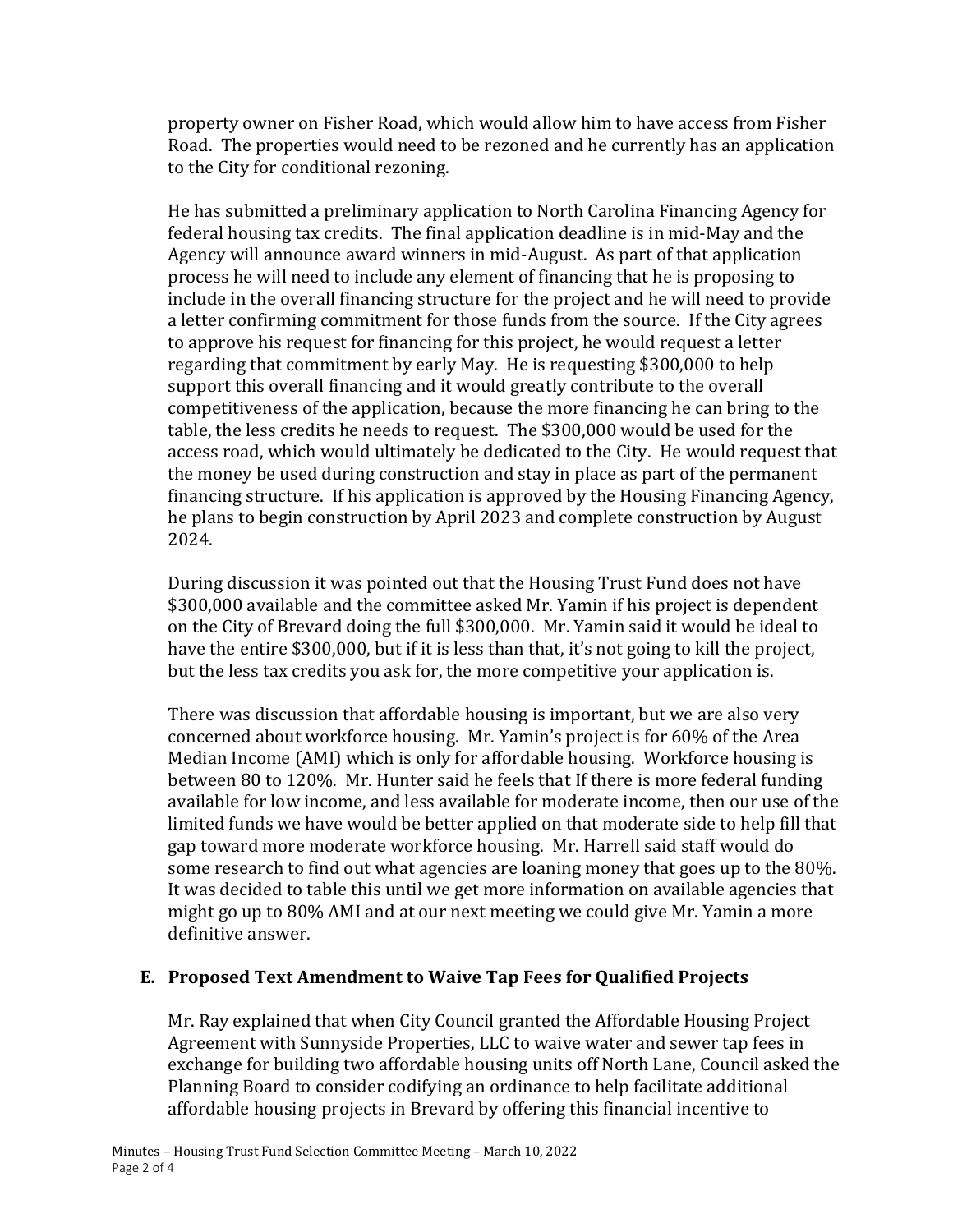qualifying projects on a more permanent basis. He noted that the proposed text amendment requires that developers stay within the HUD's range of low to moderate income for at least 5 years in exchange for waiving the water and sewer tap fees. He explained that waiving these fees is an actual cost to the City and we would have to somehow make up the money and pay back the Water and Sewer Utility Fund.

There was discussion about using funds from the Housing Trust Fund to pay back the Water and Sewer Utility Fund, but those funds can only be used to make loans. However, this committee could recommend to City Council that they set aside a certain amount of money every year in the General Fund for this purpose. Mr. Harrell pointed out that this committee's charge is workforce and affordable housing and it is only the CDBG money that you can't spend on workforce housing. If City Council wanted to move money into the Housing Trust Fund and earmark it for workforce, they could do that because it is not federal money. Mr. Harrell also mentioned that one avenue we can start looking at is when someone comes forward with something like this we can go to the Dept. of Commerce and see if there is any CDBG money available to do that. He suggested that staff do some research on that as well.

Mr. Daniel said it would be reasonable to have it on the record that this is a direction in which we'd like to go, even if we can't right now. Mr. Ray pointed out that we could still pass the text amendment, but if the program isn't funded in any given year, then it wouldn't be available that year. He said he would like a recommendation from this committee that Staff move forward with bringing a draft text amendment implementing this program to City Council and let City Council determine how to fund the program. Motion by Mr. Hunter, seconded by Mr. Ray to direct Staff to move forward with bringing a tap fee waiver text amendment to City Council. The motion carried unanimously.

# **Additional Comments**:

Diane Livingston, a member of St. Philip's Episcopal Church said she is interested in learning ways that faith-based communities can help with affordable housing.

Mr. Hunter mentioned that the Bowen Report notes the cost of land was a common obstacle to development. He asked what if the City looked at purchasing land and putting it on a long-term lease with restrictions about what could be utilized on that land? We could control use of that land. Mr. Harrell suggested that we look at what land the City already owns and discuss at the next meeting.

Emily Brewer said she has done a lot of research on affordable housing in the past and there are other ways that the City can use these different resources besides just giving money, such as deed restrictions on city-owned land or some kind of development agreement that would require a number of years of affordability in order to sell the land at a discount to a developer. She will put together some case